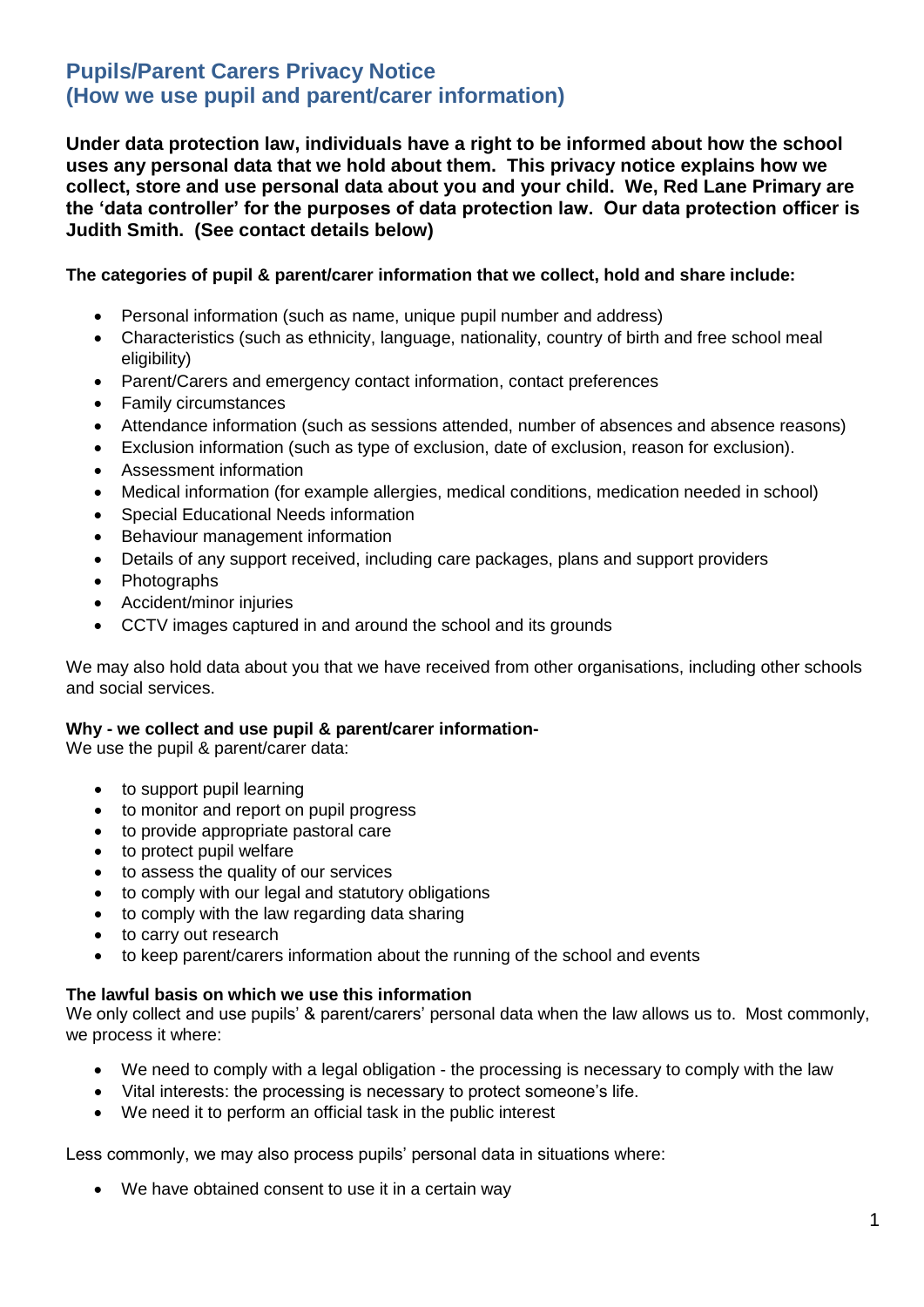We need to protect the individual's vital interests (or someone else's interests)

*Where we have obtained consent to use pupils' personal data, this consent can be withdrawn at any time. We will make this clear when we ask for consent and explain how consent can be withdrawn.*

*Some of the reasons listed above for collecting and using pupils' personal data overlap and there may be several grounds, which justify our use of this data.*

## **Use of parent/carers' personal data for marketing purposes**

Where you have given us consent to do so, Masefield Primary may send you marketing information by email or text promoting school activities, concerts, charitable causes and Friends of Masefield events that may be of interest to you. You can withdraw consent at any time by contacting school.

# **Collecting pupil information**

Whilst the majority of pupil information you provide to us is mandatory, some of it is provided to us on a voluntary basis. In order to comply with the General Data Protection Regulation, we will inform you whether you are required to provide certain pupil information to us or if you have a choice in this.

# **Storing pupil & parent/carer data**

We keep personal information about pupils and their parent/carers while they are attending our school. We may also keep it beyond their attendance at our school if necessary in order to comply with our legal obligations. Our information management policy that includes a retention of records schedule sets out how long we keep information about pupils and parent/carers. Please contact school to request a copy of this policy.

# **Who do we share pupil and parent/carer information with?**

We do not share information about pupils & parent/carer with any third party without consent unless the law and our policies allow us to do so. Where it is legally required or necessary (and it complies with data protection law) we may share pupil information with:

- schools that the pupil's attend after leaving us to meet our legal obligations
- our local authority to meet our legal obligations
- the Department for Education (DfE) to meet our legal obligations
- Ofsted who is our regulator to meet our legal obligations
- Police forces, courts, tribunals to meet our legal obligations
- Auditors and financial organisations to meet our legal obligations
- Suppliers and service providers to enable them to provide the service we have contracted them for
- Health Authorities, for example, the school nursing team
- Professional advisers and consultants, for example, school counsellors, educational psychologists and school improvement officers - to enable them to provide the service we have contracted them for

## **Why we share pupil & parent/carer information**

We do not share information about our pupils with anyone without consent unless the law and our policies allow us to do so.

We share pupils' data with the Department for Education (DfE) on a statutory basis. This data sharing underpins school funding and educational attainment policy and monitoring.

We are required to share information about our pupils with the (DfE) under regulation 5 of The Education (Information About Individual Pupils) (England) Regulations 2013.

# **Data collection requirements:**

To find out more about the data collection requirements placed on us by the Department for Education (for example; via the school census) go to [https://www.gov.uk/education/data-collection-and-censuses-for](https://www.gov.uk/education/data-collection-and-censuses-for-schools)[schools.](https://www.gov.uk/education/data-collection-and-censuses-for-schools)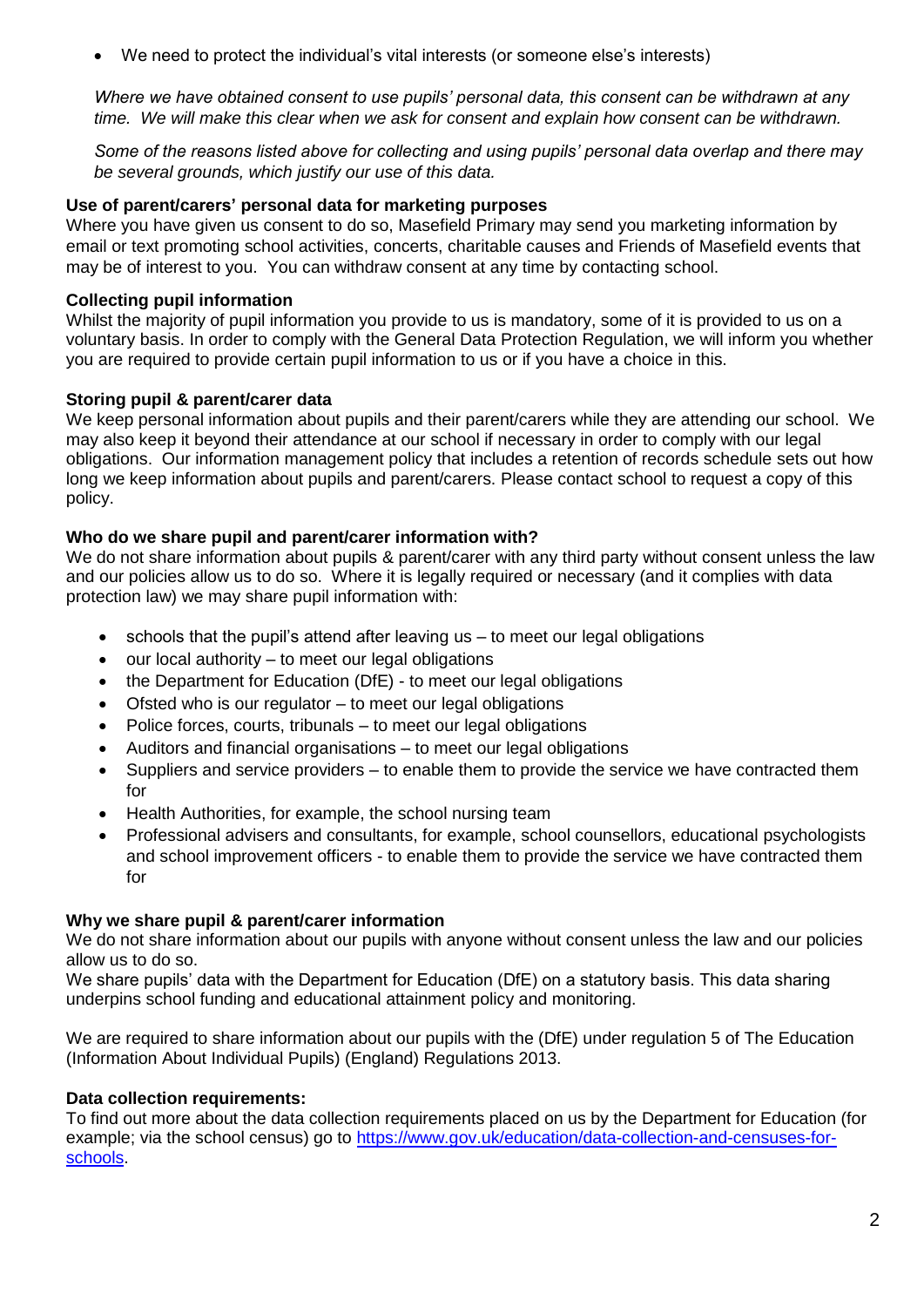# **Over-claiming hours**

In the case of over-claiming hours, we may need to share the names of the childcare settings that your child attends stating the amount of hours that are being claimed. This will only be shared with providers that your child is registered as attending.

# **The National Pupil Database (NPD)**

The NPD is owned and managed by the Department for Education and contains information about pupils in schools in England. It provides invaluable evidence on educational performance to inform independent research, as well as studies commissioned by the Department. It is held in electronic format for statistical purposes. This information is securely collected from a range of sources including schools, local authorities and awarding bodies.

We are required by law, to provide information about our pupils to the DfE as part of statutory data collections such as the school census and early years' census. Some of this information is then stored in the NPD. The law that allows this is the Education (Information About Individual Pupils) (England) Regulations 2013.

To find out more about the pupil information we share with the department, for the purpose of data collections, go to [https://www.gov.uk/education/data-collection-and-censuses-for-schools.](https://www.gov.uk/education/data-collection-and-censuses-for-schools)

To find out more about the NPD, go to [https://www.gov.uk/government/publications/national-pupil](https://www.gov.uk/government/publications/national-pupil-database-user-guide-and-supporting-information)[database-user-guide-and-supporting-information.](https://www.gov.uk/government/publications/national-pupil-database-user-guide-and-supporting-information)

The department may share information about our pupils from the NPD with third parties who promote the education or well-being of children in England by:

- conducting research or analysis
- producing statistics
- providing information, advice or guidance

The Department has robust processes in place to ensure the confidentiality of our data is maintained and there are stringent controls in place regarding access and use of the data. Decisions on whether DfE releases data to third parties are subject to a strict approval process and based on a detailed assessment of:

- who is requesting the data
- the purpose for which it is required
- the level and sensitivity of data requested: and
- the arrangements in place to store and handle the data

To be granted access to pupil information, organisations must comply with strict terms and conditions covering the confidentiality and handling of the data, security arrangements and retention and use of the data.

For more information about the department's data sharing process, please visit: <https://www.gov.uk/data-protection-how-we-collect-and-share-research-data>

For information about which organisations the department has provided pupil information, (and for which project), please visit the following website: [https://www.gov.uk/government/publications/national-pupil](https://www.gov.uk/government/publications/national-pupil-database-requests-received)[database-requests-received](https://www.gov.uk/government/publications/national-pupil-database-requests-received)

To contact DfE:<https://www.gov.uk/contact-dfe>

## **Requesting access to your personal data**

Under data protection legislation, parents and pupils have the right to make a **'subject access request'** to gain access to personal information about them that we hold. Parent/carers can make a request with respect to their child's data where the child is not considered mature enough to understand their rights over their own data (usually under the age of 12) or where the child has provided consent.